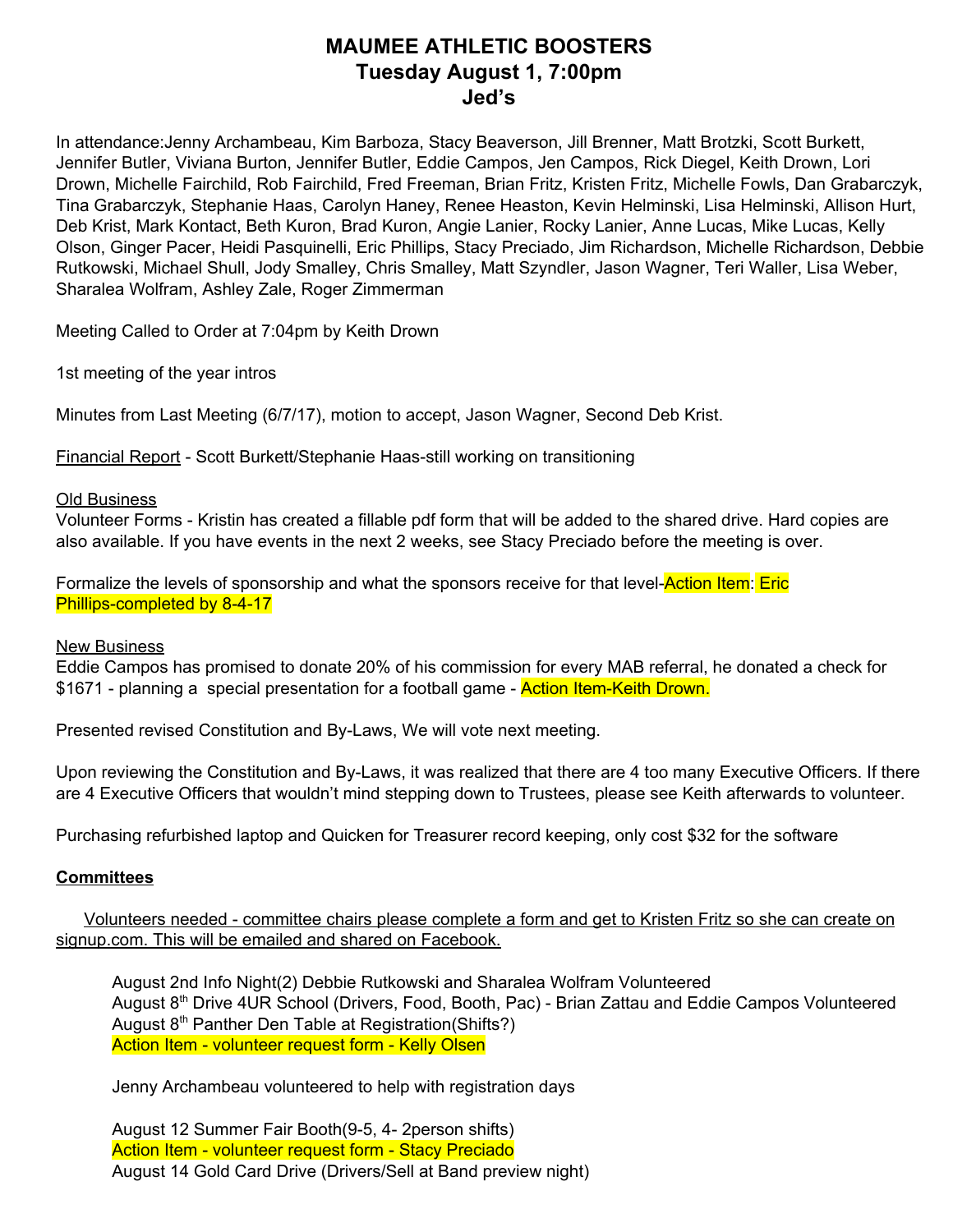August 15 Open Houses Action Item - volunteer request form - how many needed? hours?-Stacy Preciado August 23 T-Shirt Signing Day (4) August 25 Maumee Mayhem (12?) September 1 Taco Tailgate/Skills Competition/Tie-Dye (12?)

Ford Test Drive (Keith Drown/Stacy Preciado)- 8/8 Need 10-15 volunteers. drivers at 1PM and 6PM, registration and food. Keith and Stacy will discuss details by 8-2-17. From 2-6 Brondes Ford test drive event. We get \$20 per valid address. The event is out on Facebook.

Share the event and click that you are going. You have to be 18, 1 person per address.

Eddie Campos volunteered Brian Zattau volunteered to grill hotdogs

Action Item-Stacy Preciado, fill out volunteer form for Kristen by 8-2-17

Summer Fair - 8-12-17 Keith is working on getting recent graduate athletes to ride in a truck at the parade:

Action Item: Keith Drown - confirm athletes for the parade by 8-11-17

Gold Card Drive (Sharalea Wolfram/Ashley Zale)- Tickets have been ordered and everything is in order.

Facebook event is out there. Everyone go online and mark that you are going, invite all of your friends and encourage them to do the same.

Action Item-Sharalea Wolfram - volunteer form to Kristen by 8-3-17

Sports Programs (Jason Wagner) – Program Ads Commercial/Personal hard deadline of 8-11-17,

Action Item: resend email to everyone: Jason Wagner by 8-3-17.

T-Shirt Signing Day (8/23-same day as MHS open house and Girls Soccer)-who is chairing this event?

Action Item: find out who is chairing the event and find out more details - Stacy Preciado by 8/417

Tailgates/ Maumee Madness (Eric Phillips)-

**8/25 Bowsher-Maumee Mayhem**-similar to Bring the Thunder event last year. We will have the dunk tank. Brian Fritz volunteered to handle coordinating.

#### Action Item: volunteer request form: Eric Phillips, by 8/4/17

**9/1 Waite-Taco/Skills/Tie-Dye** - Ginger Pacer - chairing the event- booth, presales and buy on the spot, supplies provided, take 10 mins and in ziploc bags. \$10 per shirt. Cheerleaders will help with the presale. how many volunteers are needed?

Action Item: Ginger Pacer complete volunteer request form and get to Kristen Fritz by 8/4/17

**9/9 Bryan- Saturday Night Futbol** - night game, MYSA night?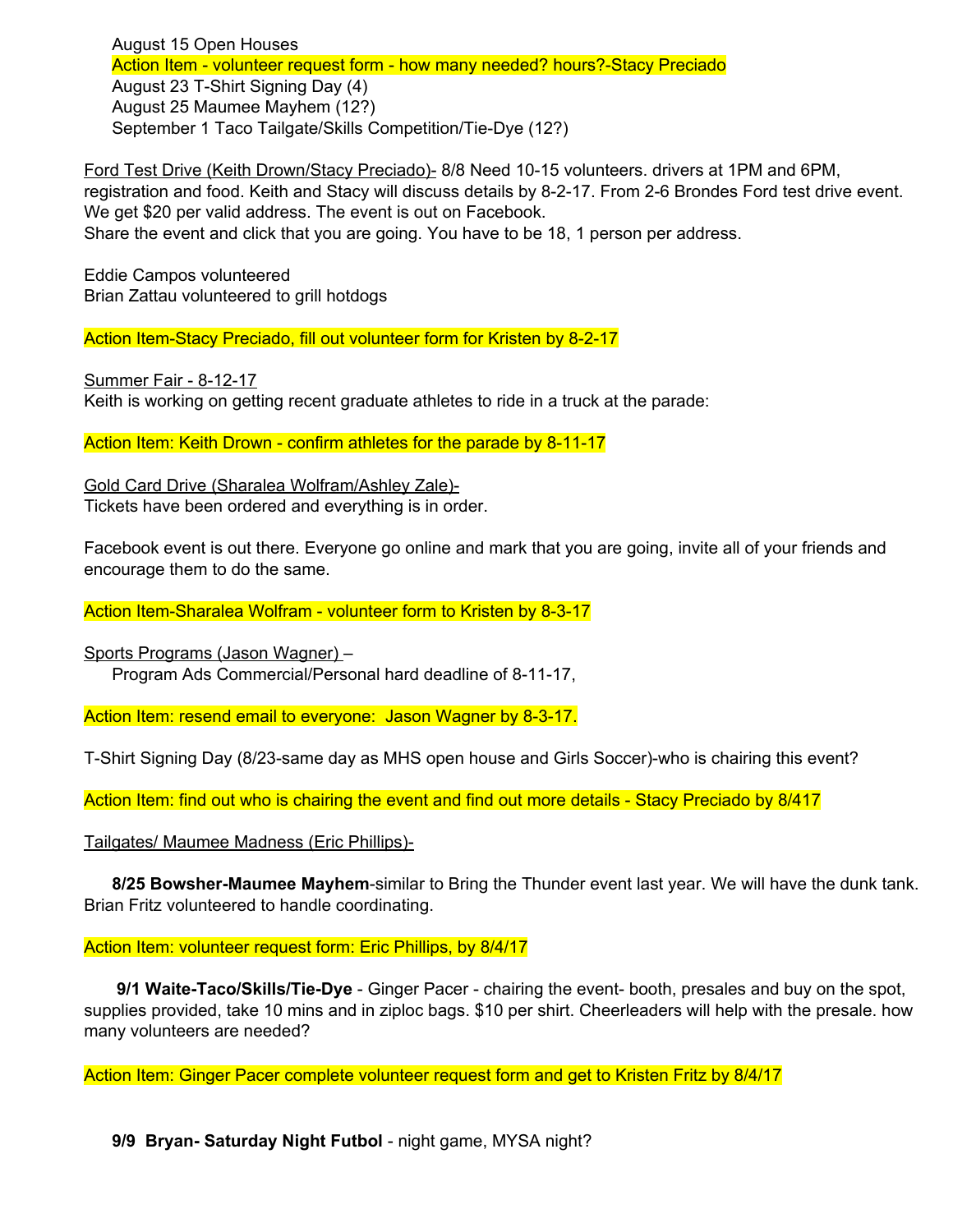**9/15 Northview- Lincoln Test Drive/Food Truck**-Rick Diegel, food trucks we have so far: Deets, Displaced Chef, Jackies Depot (if above 60 degrees), Coffee and Bubble tea. Music?,How do we make sure we have good attendance? The can setup anywhere. Rick and Eric will talk and work out the details.

## Action Item: Rick and Eric discuss details of the food trucks ect

10/6 Southview- Homecoming - we are providing volunteers that night, Gold Card Drawing

## **10/27 TSATR-Ding Dong/Senior Night**

Looking to get fly swatter pins if an athlete beats perrysburg you will get a fly swatter pin for your jacket, Michelle is looking in to the cost.

### Action item: Michelle Fairchild and Keith Drown - due date?

## **Maumee Madness- Tuesday November 21 (last day of school before Thanksgiving)**

## **Spring Fever- 3/24 Last Saturday before Spring Break**

Panther Den (Kelly Olsen/Renee Heaston)-

Online Sales Fall Sports Teams- Cross Country & Volleyball end 8/6, Football 8/7, G Soccer 8/8 General Sale 8/8-8/31,

Online Winter Sports Team Sales 10/1-10/15, General Sale 11/1-11/15(Christmas Sale) Online Spring Sports Team Sales 2/1-2/15, Easter Sale?(would probably overlap)

4-6 weeks for delivery

Athlete Window signs (Stacy Beaverson)- When can we expect, no hard date given but she is working on them

Action Item: Stacy Beaverson - date?

Bowling Fundraiser (Lisa Helminski/Ashley Zale)

Sweet Sixteen Party (Michelle Fairchild)- Saturday 3/17, if anyone has any ideas for venues, see Michelle after the meeting.

Restaurant Fundraisers (Kristen Fritz)- we are going to do less but make them more lucrative

Mulch Sale (Roger Zimmerman)- no update at this time

Paint Night (Deb Krist)- we are going to try again but with more time to advertise.

Action Item: set date for next Paint night - Deb Krist by 9-6-17

# **Action Items**